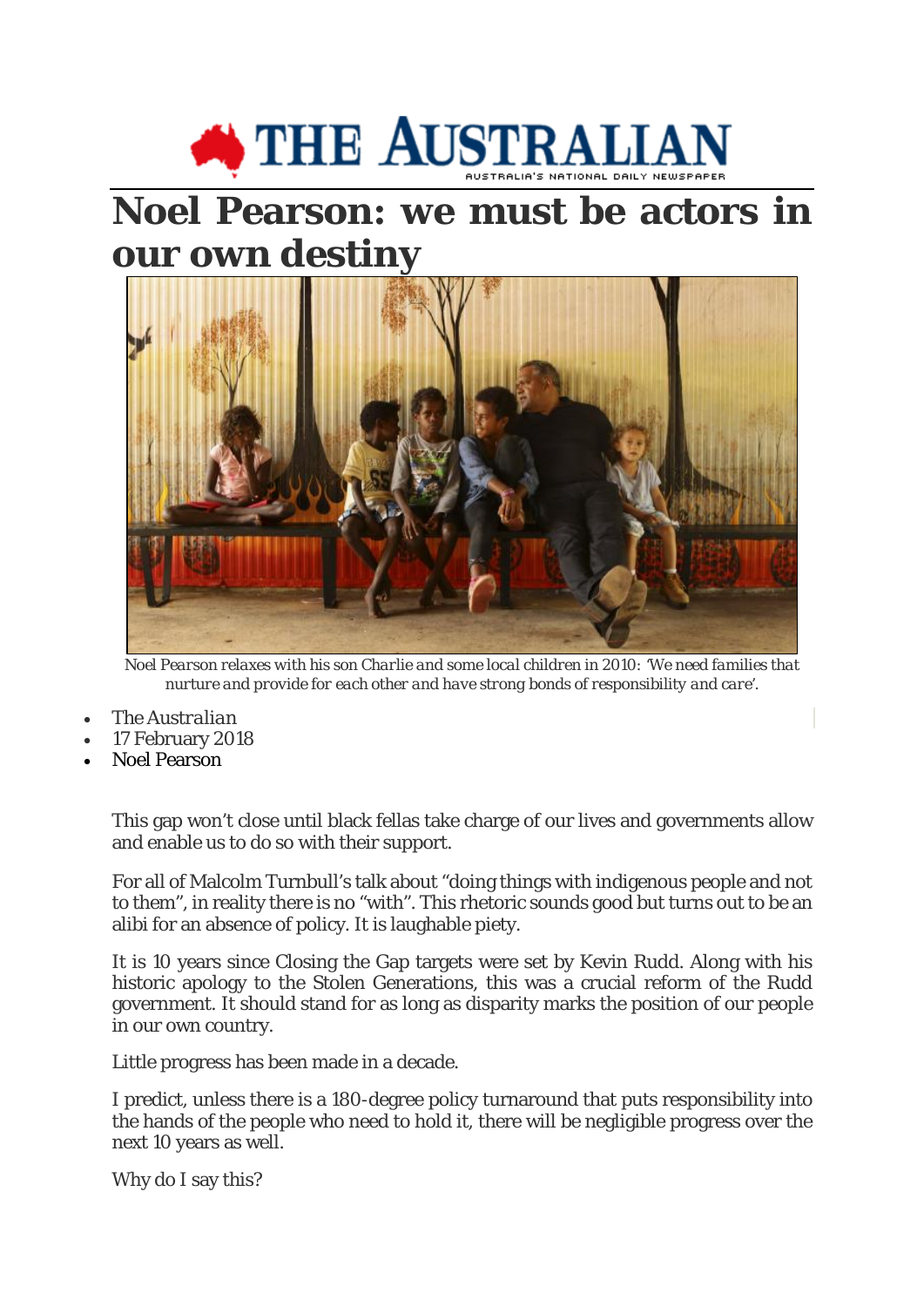The problem is the present policy orientation comprises two parties who cannot achieve their own stated aims, as long as they take the positions they do.

The first party are governments. They want to retain control over everything, and resist devolution of power and responsibility.

They don't understand the Catholic social teaching of subsidiarity, articulated by Pope Leo XIII in Rerum Novarum: place responsibility at the lowest level closest to those who can best exercise it. Yet they turn out to be hapless. Most everything they try to do hardly works.

The second party are blackfellas. We see governments keeping control and refusing to allow us to be actors in our own destiny, and we let them be responsible for the results. We let them own the poor outcomes. We absolve ourselves because governments have claimed all power.

We literally let them take the baby.

Both parties are convinced in the almighty saving power of "service delivery" as the means to closing the gap. More services, more funding, better co-ordination and so on. Service delivery by government departments, by non-government organisations, by indigenous organisations and today increasingly, by for-profit companies. A minority of them good, a majority simply parasitic.

You want to know where the money goes: into these service delivery industries. And there is no end to the funding consumed by these industries. A good part of the fundamental services are reasonable, much of it not. What is true, though, is the gap will not close when service delivery is the main response.

Man and woman cannot live by service delivery alone.

Rather, there must be agency on the part of blackfellas. We have to take charge of our problems, and take advantage of our every opportunity. No one can do this in our stead, least of all governments. Because passive welfare impedes our agency, it must be reformed.

In Cape York Peninsula, we are at an inflection point in thinking about the future of our people. It is almost 18 years since we started the conversation about taking power back from governments and taking responsibility for our lives. It has been a difficult conversation, but today there is a common language.

In the second half of last year, we engaged traditional owners and community leaders in articulating an agenda to empower our people. We looked at our promising successes, mistakes and failures and are convinced we have to take charge of our predicaments. No one can or will do it except for us. We need government support, but it is up to us.

The Closing the Gap targets are indicators, but they don't tell us what we need to do. Of all of them, life expectancy is the ultimate indicator of the gap. Many factors going beyond health, to education, employment and economic development, have a bearing on improved life expectancy.

So our thinking is we need to keep building the capabilities of our people.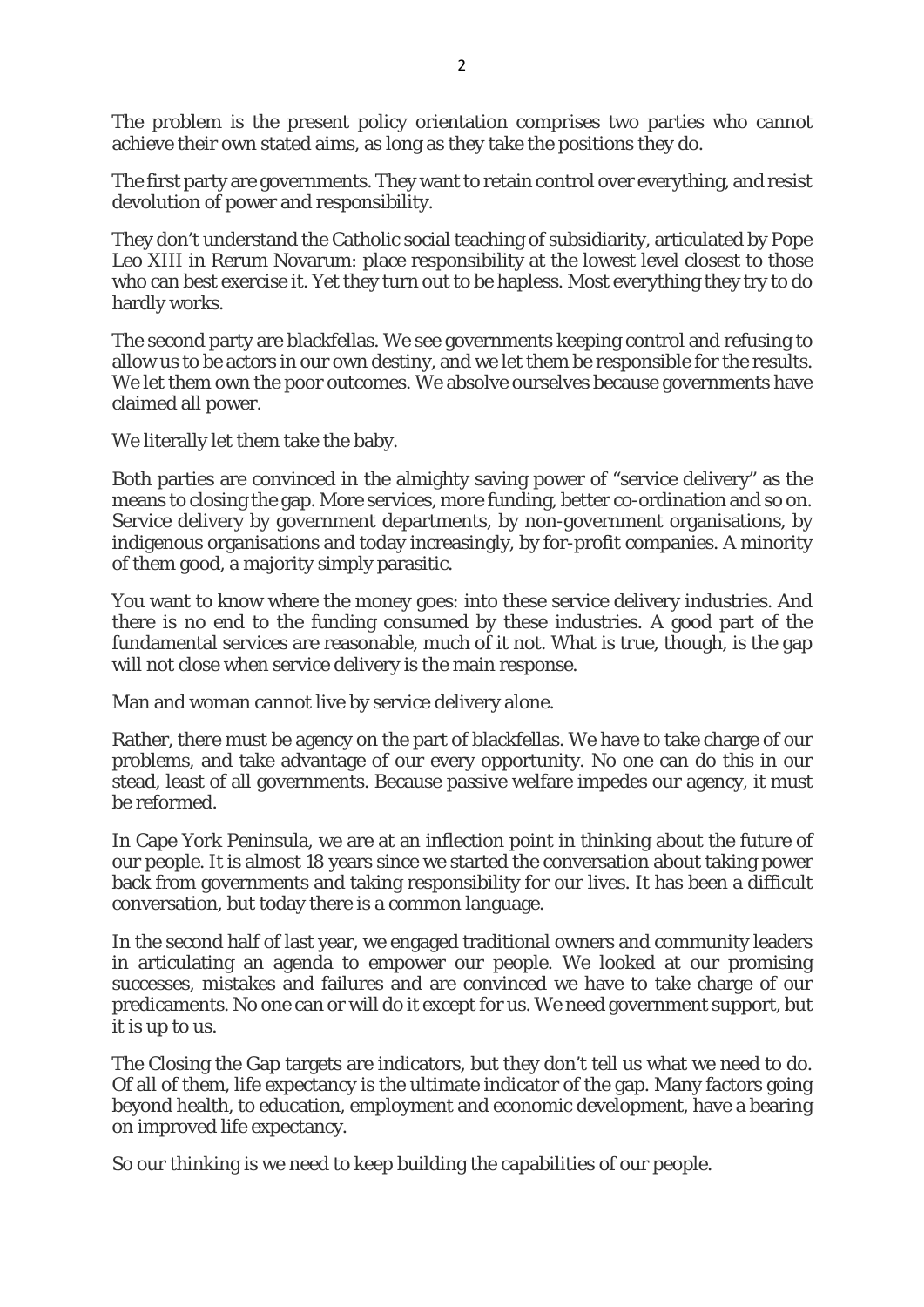We have made good progress these past two decades. Hundreds of young Cape York children have completed secondary schooling, many of them in Queensland's best schools, and many of them have gone on to obtain tertiary qualifications in law, nursing, teaching, commerce and skilled trades.

Importantly, many of them are now forming the next generation of Cape York leaders.

It will be when we build the capabilities of our people that the gap will start to close.

What are these capabilities?

We need to start with the prenatal foundations for lifelong good health, care and management. It all starts in the womb.

We need effective education from early childhood onwards to enable maximum realisation of our children's potential and set them up for lifelong learning.

We need families that nurture and provide for each other and have strong bonds of responsibility and care, parents that give children good memories and set them up for the future living in safe, prideful homes.

Our villages must provide respectful and mutually contributing neighbourhoods, with a volunteering ethic to build social capital, trust and participation. Ask not what your community can do for you but what you can do for your community.

Our villages must be places where there is respect for each other and people abide by our norms, customs and laws, and disputes that arise are settled and violence of all forms is strongly sanctioned.

We must ensure the safety, growth and development of girls so they realise their fullest potential and inequality and injustice against women is eradicated.

Our boys must grow up with esteem and respect for themselves and for women, all deserving of dignity and care.

Our people must have the opportunity to learn and transmit to their children their ancestral language and cultural knowledge and heritage to preserve and grow our cultural capital.

Every person can participate in the leadership and governance of their community and has the freedom to contribute to decisions about the future, and organisations are well managed and there is good governance at all levels.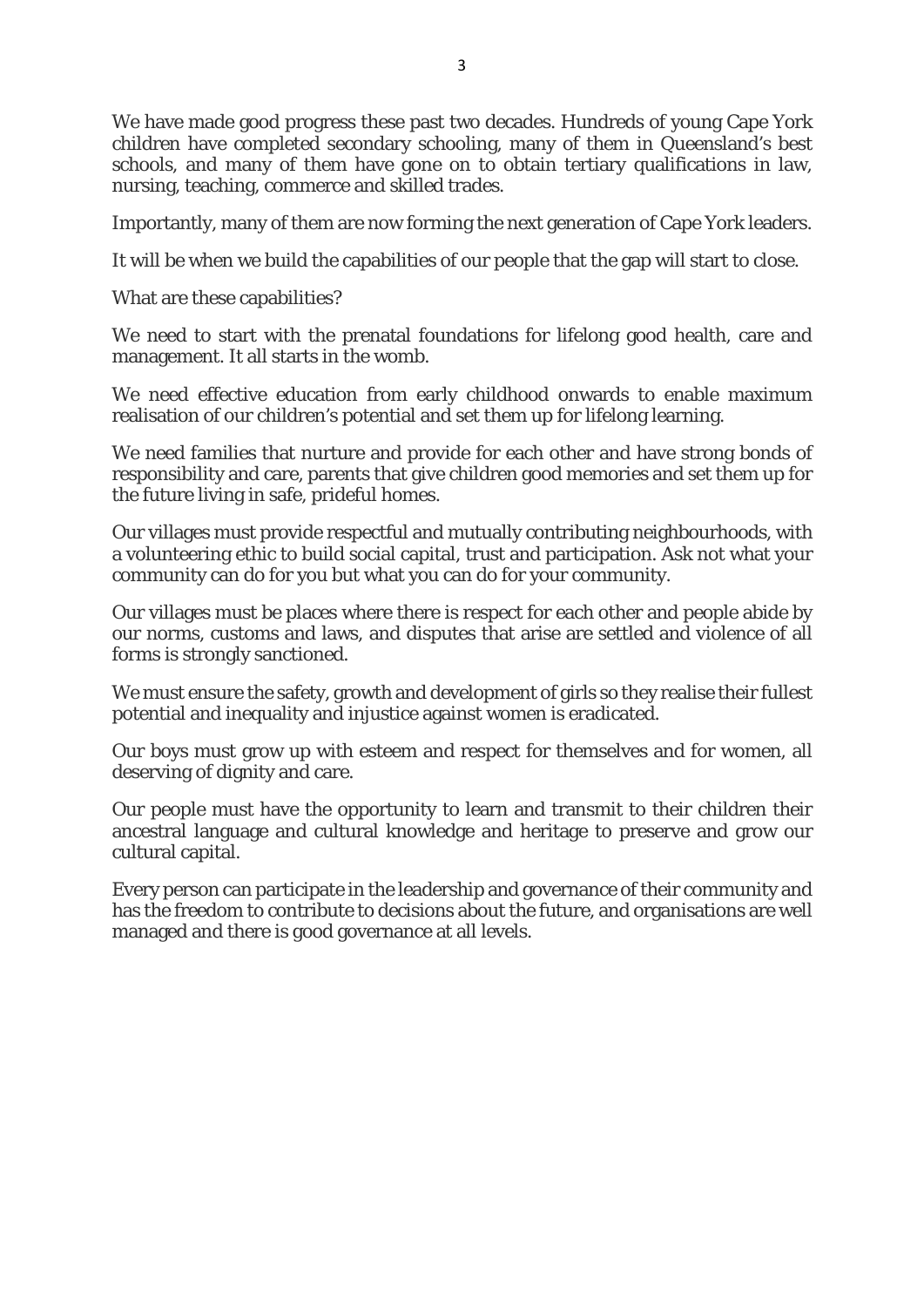

*Brisbane students Imani Woola and Wayneard Wolmby: 'We need effective education from early childhood onwards'.*

Every post-school person is able to work, including unpaid self-reliance, to sustain a living and there are jobs for those needing jobs, and mobility to go to places where jobs are.

Every person or group that desires to establish and operate an enterprise is able to do so, and there is local and regional economic development to sustain them.

There is stewardship of the land and resources of the community, and they are enabled to use them for sustainable development.

Tribes and communities are able to build their tribal wealth for intergenerational equity.

There are markets for goods and services, property, capital and labour that are accessible and vibrant and that enable a strong private and co-operative sector to grow.

There is necessary transport, telecommunications and energy infrastructure to sustain the community and enable economic development.

We build these capabilities iteratively over time and the gap will close. If we don't, then it is unlikely parity will ever be reached.

These capabilities are conventional and universal. All successful societies have these capabilities in some form or another.

How can we make sure there is a concerted effort to build these capabilities for our people?

First, we believe there must be structural reforms that oblige governments to relinquish those responsibilities they have taken away, and that put our people in the driver's seat and government as supporting navigator.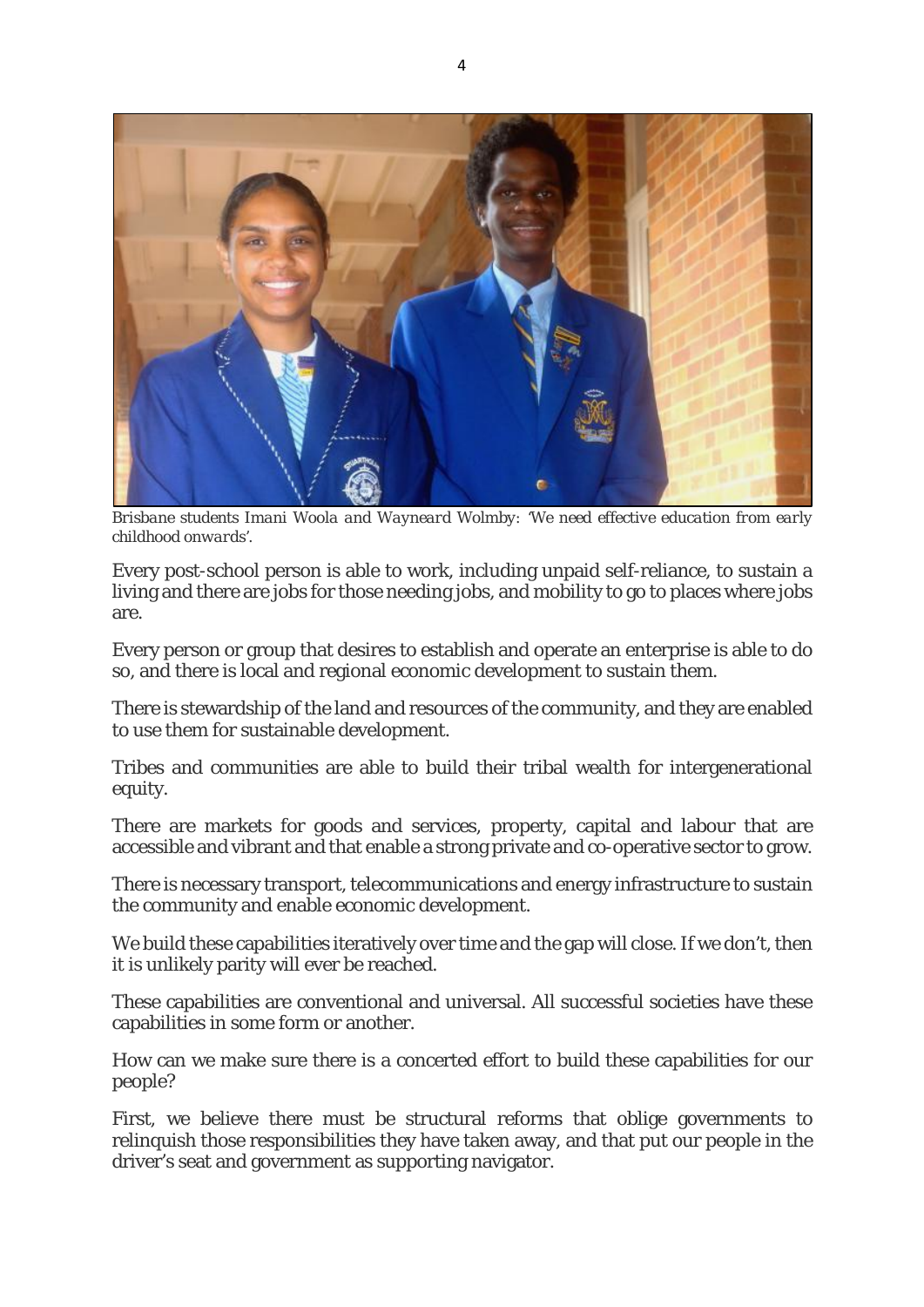Second, we believe there must be indigenous agency. In our communities and our families, as well as personally.

You can't be the driver if you don't take responsibility. When we take hold of the wheel, then we will be accountable for the results.

Starting in 2013 I worked with leaders from eight regions around the country: Galarrwuy Yunupingu from northeast Arnhem Land; Ian Trust and Nolan Hunter from East and West Kimberley; Andrea Mason from NPY Lands; Paul Briggs from Goulburn-Murray; Sean Gordon from the central coast of NSW; Shane Phillips and Chris Ingrey from Redfern and La Perouse in Sydney; and on the invitation of then Labor minister Jenny Macklin, we produced a policy blueprint called Empowered Communities.

Our report proposes structural reforms that would change the relationship between governments and these regions.

Here at last was a core of regions from various places across the country talking a common reform language and proposing a united agenda.

The Empowered Communities report proposed an analogous approach to indigenous affairs to national economic reform. The country changed from uncompetitive and protectionist to competitive and productive, and this was done through a series of structural reforms. Systemic sclerosis necessitates institutions to oblige parties to adapt to a new reform paradigm.

In the case of the economy, the reform principle was competition. We proposed the principle of indigenous empowerment: everything we do must be about empowerment. And we saw a legislated indigenous productivity council playing a role in ensuring the paradigm shift.

When there is structural reform in place, the players on the ground then play a new game with new rules. It will no longer be the Aboriginal industry game but Aboriginal empowerment. In this way, the only programs and initiatives that are funded are those that result in individual, family and community empowerment.

Rigorous, proven initiatives will have to replace pet ones lacking evidence. Duplication and triplication of programs must be eliminated. Hard choices will need to be made about scarce resources, and communities will be involved in making these choices.

Effectiveness and impact will be de rigueur in choosing what is funded and what is not.

The report was given to Turnbull following his ascension to the prime ministership in 2015. After a long consideration, Turnbull partially accepted the Empowered Communities concept, providing funding to enable work to be done at the regional level.

However, he rejected the proposal to legislate an indigenous productivity council to mandate the new policy. In other words, he rejected the structural reform.

Instead he announced at last year's Closing the Gap speech the government would legislate for an indigenous commissioner to join the Productivity Commission, without any mandate to oversight.